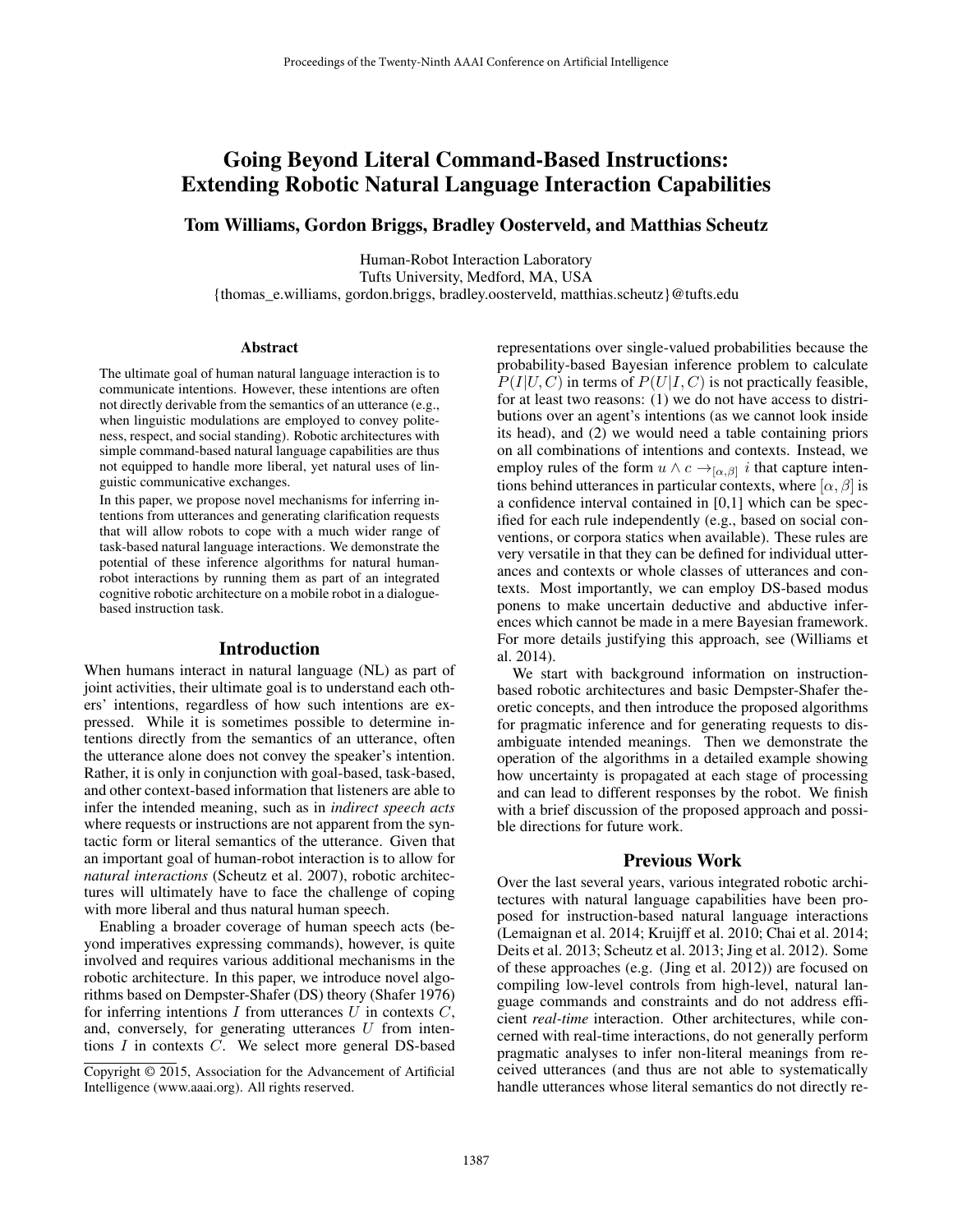flect their speaker's intentions). For instance, while the architecture in (Deits et al. 2013) is able to use uncertainty to resolve references in received utterances, it does not do similar reasoning to resolve non-literal intentions. Likewise, (Chai et al. 2014) is focused on reference resolution in the light of referential uncertainty but not on non-literal intention understanding. Pragmatic inference *is* performed by the integrated architecture presented in (Scheutz et al. 2013), but that architecture does not explicitly represent the uncertainty of the robot's knowledge, and thus their pragmatic inference components are not robust to uncertain context, input, or pragmatic rules. One integrated approach does handle pragmatic inference with an explicit representation of uncertainty (Wilske and Kruijff 2006), but is limited to handling indirect commands and uses a rather rudimentary representation of uncertainty. The goal of this paper is to tackle currently unaddressed challenges posed by more liberal human language usage. This requires not only the addition of several components for handling aspects of natural language pragmatics, but also representational and inferential mechanisms to robustly capture and handle the uncertainties that plague natural, real-world communication.

## Basic Notions of Dempster-Shafer Theory

Since the proposed alogorithms and architecture will use DS-theoretic representations of uncertainty, we briefly review the basic concepts of this framework for reasoning about uncertainty, which is a generalization or extension of the Bayesian framework (Shafer 1976).

Frame of Discernment: A set of elementary events of interest is called a *Frame of Discernment* (FoD). A FoD is a finite set of mutually exclusive events  $\Theta = \theta_1, ..., \theta_N$ . The power set of  $\Theta$  is denoted by  $2^{\Theta} = A : A \subseteq \Theta$ .

**Basic Belief Assignment:** Each set  $A \subseteq 2^{\Theta}$  has a certain weight, or *mass* associated with it. A *Basic Belief Assignment* (BBA) is a mapping  $m_{\Theta}(\cdot)$  :  $2^{\Theta} \rightarrow [0, 1]$  such that  $\sum_{A \subseteq \Theta} m_{\Theta}(A) = 1$  and  $m_{\Theta}(\emptyset) = 0$ . The BBA measures the support assigned to the propositions  $A \subseteq \Theta$ only. The subsets of  $A$  with non-zero mass are referred to as *focal elements* and comprise the set  $F_{\Theta}$ . The triple  $E = \{\Theta, F_{\Theta}, m_{\Theta}(\cdot)\}\$ is called the *Body of Evidence* (BoE).

Belief, Plausibility, and Uncertainty: Given a BoE  $\{\Theta, F_{\Theta}, m_{\Theta}(\cdot)\}\$ , the *belief* for a set of hypotheses A is  $Bel(A) = \sum_{B \subseteq A} m_{\Theta}(B)$ . This belief function captures the total support that can be committed to  $A$  without also committing it to the complement  $A^c$  of A. The *plausibility* of A is  $Pl(A) = 1 - Bel(A<sup>c</sup>)$ . Thus,  $Pl(A)$  corresponds to the total belief that does not contradict  $A$ . The *uncertainty* interval of A is  $[Bel(A), Pl(A)]$ , which contains the true probability  $P(A)$ . In the limit case with no uncertainty, we get  $Pl(A) = Bel(A) = P(A)$ .

Inference and Fusion: Uncertain logical inference can be performed using DS-theoretic modus ponens (denoted  $\odot$ ) (Tang et al. 2012). We will use the DS-theoretic AND (denoted ⊗) to combine BoEs on different FoDs (Tang et al. 2012), and Yager's rule of combination (denoted  $\bigcap$ ) to combine BoEs on the same FoD (Yager 1987). We choose to use

Tang's models of modus ponens and AND over other proposed models due to the counter-intuitive results of those models, and because those models do not allow uncertainty to be multiplicatively combined. More details about the strengths and weaknesses of various options for DStheoretic uncertain inference can be found in (Williams et al. 2014). Yager's rule of combination is chosen because it allows uncertainty to be pooled in the universal set, and due to the counter-intuitive results produced by Dempster's rule of combination (as discussed in (Zadeh 1979)).

**Logical AND:** For two logical formulae  $\phi_1$  (with  $Bel(\phi_1) = \alpha_1$  and  $Pl(\phi_1) = \beta_1$ ) and  $\phi_2$  (with  $Bel(\phi_2) =$  $\alpha_2$  and  $Pl(\phi_2) = \beta_2$ , applying logical AND yields  $\phi_1 \otimes$  $\phi_2 = \phi_3$  with  $Bel(\phi_3) = \alpha_1 * \alpha_2$  and  $Pl(\phi_3) = \beta_1 * \beta_2$ .

**Modus Ponens:** For logical formulae  $\phi_1$  (with Bel $(\phi_1)$ )  $\alpha_1$  and  $Pl(\phi_1) = \beta_1$ ) and  $\phi_{\phi_1 \to \phi_2}$  (with  $Bel(\phi_{\phi_1 \to \phi_2}) =$  $\alpha_R$  and  $Pl(\phi_{\phi_1 \to \phi_2}) = \beta_R$ , the corresponding model of modus ponens is  $\phi_1 \odot \phi_{\phi_1 \to \phi_2} = \phi_2$  with  $Bel(\phi_2) = \alpha_1 * \alpha_R$ and  $Pl(\phi_2) = Pl(\phi_R)$ .

Measuring Uncertainty: We will use the "uncertainty" measure"  $\lambda$  discussed in (Williams et al. 2014) to compare the uncertainties associated with formulae  $\phi$  and their respective confidence intervals  $[\alpha, \beta]$ :

$$
\lambda(\alpha, \beta) = 1 + \frac{\beta}{\gamma} \log_2 \frac{\beta}{\gamma} + \frac{1 - \alpha}{\gamma} \log_2 \frac{1 - \alpha}{\gamma}
$$
  
where  $\gamma = 1 + \beta - \alpha$ .

Here,  $\phi$  is deemed more uncertain as  $\lambda(\alpha, \beta) \rightarrow 0$ . We introduce an "uncertainty threshold"  $\Lambda$  (set to 0.1) where utterances with  $\lambda(\alpha, \beta) < \Lambda$  will require clarification from an interlocutor.

For more details on our use of Dempster-Shafer theoretic uncertain logical inference, we direct readers to (Williams et al. 2014)

## Algorithms and Architecture

A cognitive robotic architecture capable of going beyond direct command-based instructions needs several high-level components in addition to typical NL components (such as speech recognizers, parsers, etc.) that work in concert to extract intended meanings and generate informative clarification questions and feedback as needed. Figure 1 depicts how these new components are inserted into the architecture we extend (i.e., the Distributed Integrated Affect, Recognition and Cognition (DIARC) architecture (Scheutz et al. 2007)).

When an interlocutor speaks to the robot, speech is processed via the standard NL pipeline (speech recognizer, syntactic and semantics parser) resulting in candidate semantic expressions  $\phi$ , each with its own uncertainty interval  $[\alpha, \beta]$ attached. While a typical command-based system (e.g., (Dzifcak et al. 2009)) would attempt to act on the semantic interpretation with the highest confidence (and fail if it is not actionable), in the proposed architecture semantic representations are further processed in a pragmatic inference component, which attempts to apply modulatory pragmatic rules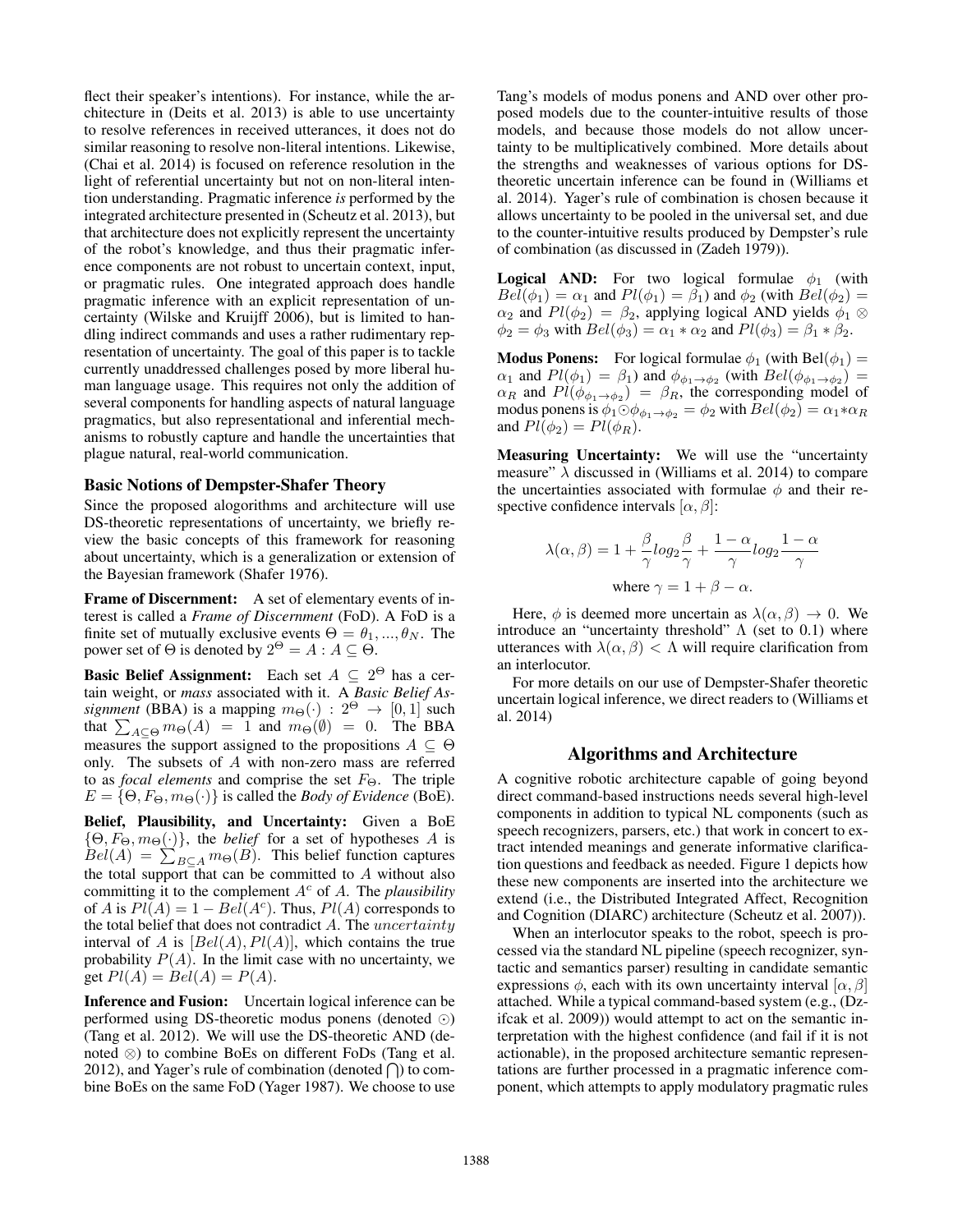

Figure 1: partial architecture diagram. Highlighted are the components that form the natural language pipeline: Automatic Speech Recognition (ASR), Natural Language Processing (NLP), Natural Language Generation (NLG), Textto-Speech (TTS), Pragmatic Inference (PINF), Pragmatic Generation (PGEN), and Dialogue, Belief and Goal Management (DBGM). Also shown are relevant components that interact with the DBGM: the SPatial EXpert (SPEX), Task Planner (PLANNER), Motion Planner (MOTION), Manipulation (MANIP), Laser Range Finder (LRF), and Vision (VI-SION).

to utterance and semantic representations to infer the intentions of the speaker.

The semantic interpretation is passed to our new component for Pragmatic Inference (PINF), which uses contextual and general knowledge to determine the *intention* underlying the literal semantics. By using pragmatic rules indexed by utterance and context, PINF can determine, for example, that asking if one knows the time should be interpreted not as a "yes-no question", but as an indication that the speaker would like to be told what time it is. The resulting intention or intentions can then be returned to DIARC's "Dialogue, Belief, and Goal Manager" (DBGM), which is responsible for dialogue management (Briggs and Scheutz 2012), storing beliefs in its knowledge base, performing inference on those beliefs, tracking and managing goals (Brick, Schermerhorn, and Scheutz 2007; Scheutz and Schermerhorn 2009), and determining what actions to take in pursuit of its goals. If an utterance is determined to be a command or request, the DBGM will instantiate a new goal and determine how best to accomplish that goal. If the DBGM determines that it should respond to an interlocutor, the intention it desires to communicate is passed to our new component for Pragmatic Generation (PGEN), which determines the best way to effectively and politely communicate that intention. From this point on, information flows in the standard fashion through natural language generation and speech synthesis. Next, we will provide the details for the core algorithms of PINF and PGEN.

# Pragmatic Inference

The goal of pragmatic analysis is to infer intentions based on (1) the semantics of incoming utterances, (2) the robot's current context, and (3) the robot's general knowledge. Our pragmatic inference algorithm (originally presented in (Williams et al. 2014), is shown in Algorithm 1. This al**Algorithm 1** getIntendedMeaning( $\{\Theta_U, m_u\}$ ,  $\{\Theta_C, m_c\}$ , R)

1:  $\{\Theta_U, m_u\}$ : BoE of candidate utterances 2:  $\{\Theta_C, m_c\}$ : BoE of relevant contextual items 3: R: Currently applicable rules 4:  $S = \emptyset$ 5: for all  $r \in R$  do 6:  $S = S \cup \{(m_u \otimes m_c) \odot m_{r=uc \to i}\}\$ 7: end for 8:  $G = group(S)$ 9:  $\psi = \emptyset$ 10: for all group  $q_i \in G$  do 11:  $\psi = \psi \cup \left\{ \bigcap_{i=1}^{|g_i|} \right\}$  $\bigcap_{j=0} g_{i_j} \}$ 12: end for 13: return  $\psi$ 

gorithm takes three parameters: (1) a BoE of candidate utterances  $\{\Theta_U, m_u\}$  provided by NLP, (2) a BoE of relevant contextual items  $\{\Theta_C, m_c\}$  provided by the DBGM, and (3) a table of pragmatic rules R. Each rule  $r_{uc\to i}$  in R is indexed by an utterance  $u$  and a set of contextual items  $c$ , and dictates the mass assigned to  $Bel(i)$  and  $Pl(i)$  when the robot believes that utterance  $u$  was heard and that contextual items  $c$  are true. Here  $i$  is a logical formula representing the intention the interlocutor was expressing through utterance u. When these contextual items involve the shared context of the robot and its interlocutor, they are couched in terms of the *interlocutor's beliefs*. This is critical, as the intentions of the robot's interlocutor are dependent not on the robot's beliefs, but on his or her own beliefs. This allows the robot to correctly interpret its interlocutor's intentions when cognizant of discrepancies between its own beliefs and its interlocutor's beliefs, and to identify information of which its interlocutor may want to be informed. This is important for both pragmatic inference and generation, as this paradigm implicitly assumes that the robot's interlocutor communicates according to the same table of rules known to the robot (however, it is straightforward to keep separate rule tables for individual interlocutors if required).

When an utterance is heard, each rule  $r_{uc\to i} \in R$  is examined (line 5), and  $m_{uc}$  is determined by performing  $m_u \otimes m_c$ (line 6), where  $m_u$  specifies the degree to which utterance u is believed to be heard, and  $m_c$  specifies the degree to which each of the rule's associated contextual items is believed to be true. DS-based modus ponens is then used to obtain  $m_i$ from  $m_{uc\to i}$  and  $m_{uc}$  (line 6).

While previous approaches (e.g., (Briggs and Scheutz 2013)) look for a single applicable rule in order to produce a single likely intention, we instead consider all applicable rules. This is particularly important for complex contexts or abstract context specifications, where multiple rules might be applicable. Moreover, the robot might have rules that apply to its particular context as well as to a more general context, and it may be more appropriate to consider the combined implicatures of all applicable rules rather than only considering, for example, the most specific applicable rule.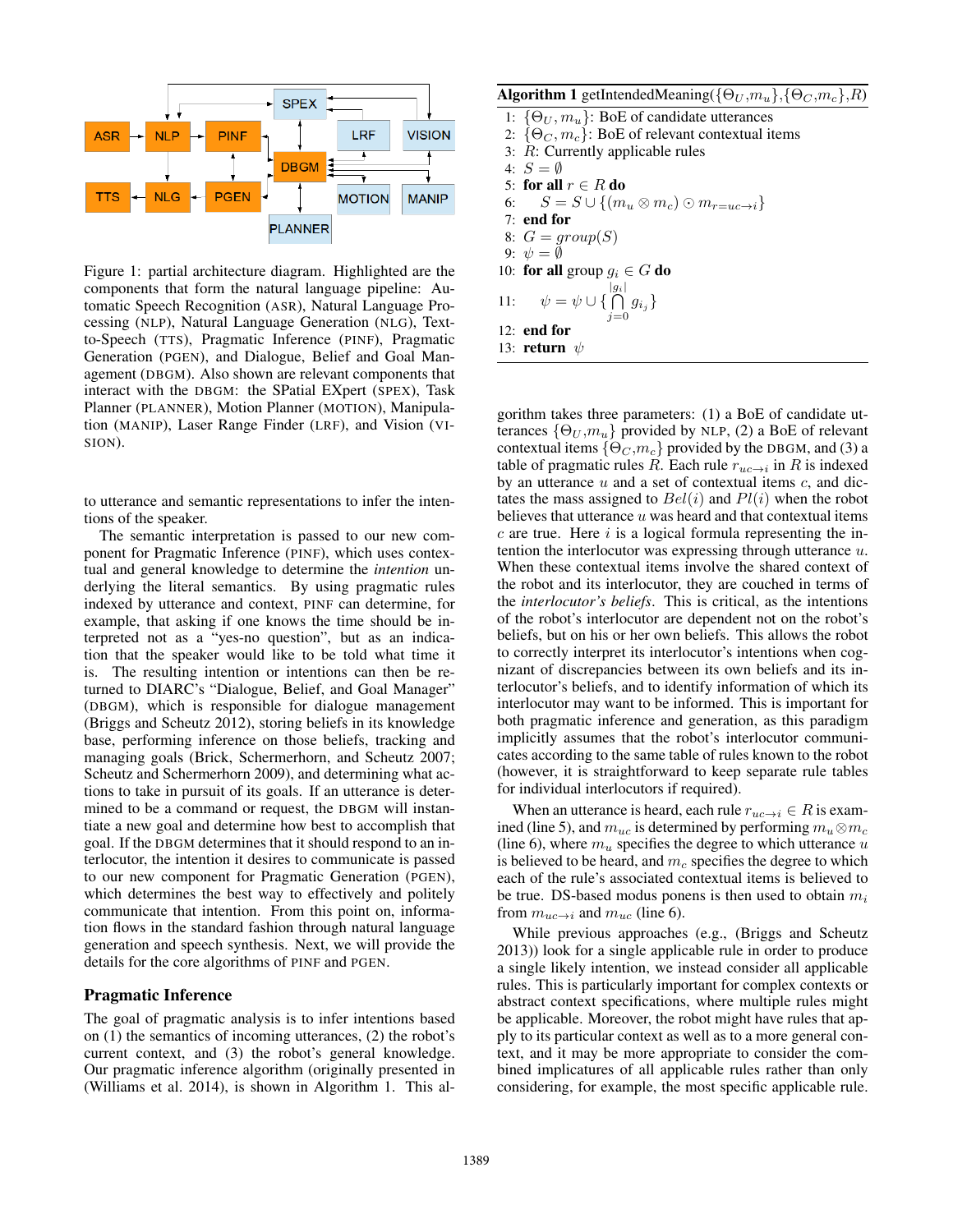Since we may consider multiple rules, multiple intentions may be produced. And multiple rules may also produce the same intentions, possibly with different levels of belief or disbelief. To be able to generate a set of *unique* intentions implied by utterance  $u$  after considering all applicable pragmatic rules, we thus group intentions that have the same semantic content but different mass assignments (line 8) and use Yager's rule of combination (line 11) to fuse each group of identical intentions, adding the resulting fused intention to set  $\psi$ . This set then represents the set of intentions implied by utterance  $u$  and is returned to the DBGM, where its level of uncertainty is assessed: for each intention  $i \in \psi$  on uncertainty interval  $[\alpha_i, \beta_i]$ , a clarification request is generated if  $\lambda(\alpha_i, \beta_i) < \Lambda$ . For example, consider a scenario in which the robot is unsure which of two contexts it is in. In the first context, a particular statement should be interpreted as a request for information, and in the second context, it should be interpreted as an instruction. In this case, the robot will ask "Should I <perform the intended action> or would you like to know <the intended information>?" This demonstrates the ability for the robot to exploit propagated uncertainty to identify and resolve uncertainties and ambiguities.

A similar process is also seen directly *before* pragmatic inference: after NLP produces set of surface semantics s, those semantic interpretations are analyzed using the  $\lambda$  ambiguity measure. If  $\lambda(\alpha_P, \beta_P) < \Lambda$  for semantic predicate p with uncertainty interval  $[\alpha_P, \beta_P]$ , a request to verify what was said is sent to NLG, which generates and communicates a realization of the form "Did you say that <s>" in which case the uncertain semantics are *not* passed on for pragmatic analysis.

## Pragmatic Generation

When the robot needs to communicate information, it must choose appropriate surface realizations of the semantic facts in intends to convey. However, for reasons of social convention such as politeness, it may be inappropriate to express semantic facts in the most direct manner. For example, one may find it rude if the robot were to say "I want to know what time it is. Tell me now." To allow the robot to generate socially acceptable utterances based on pragmatic considerations, we introduce an abductive inference algorithm called *pragmatic generation*, which, much like pragmatic inference, uses the robot's current context and its set of pragmatic rules to determine the best utterance to communicate intentions. The "best" utterance is determined to be the utterance that, according to the robot's set of pragmatic rules, would be most likely to communicate the given intention properly (e.g., without communicating any other information that the robot does not believe to be true). A DS-based approach is particularly useful here, because rulebased pragmatic inferences are determined by equations that relate the premise and rule to the consequent and can thus, exactly because they are equations, be used for inferences in both directions, deductive and abductive. We can thus infer the best utterance to convey a given intention in a given context from the same rules we use for inferring the best intention given an utterance in the same context. Moreover, we can perform pragmatic generation recursively: if a prag-

## **Algorithm 2** getSemantics( $\{\Theta_I, m_i\}, \{\Theta_C, m_c\}, R$ )

1:  $\{\Theta_i, m_i\}$ : BoE of candidate intentions 2:  $\{\Theta_C, m_c\}$ : BoE of relevant contextual items 3: R: Currently applicable rules 4:  $S = \emptyset$ 5: for all  $r \in R$  do 6:  $u = (m_i \otimes m_c) \odot m_{r=uc \to i}$ 7: for all  $(b_s, b_v) \in getBinding(u)$  do 8: **if**  $marked(b_v)$  **then**<br>9:  $u = adapt(u, qet)$  $u = adapt(u, getSemantics)$  $buildBoE(b_s), {\Theta_C, m_c}, R)$  $10:$  end if 11: end for  $12:$  $u' = checkEffects$  $getIntendedMeaning({\Theta_U, m_u}, {\Theta_C, m_c}, R))$ 13:  $S = S \cup u'$ 14: end for 15: return  $S$ 

matic rule matches the high-level structure of an utterance, it may be necessary to further abduce the best way to phrase individual clauses of the utterance that were left open by the high-level rule.

As with pragmatic inference, the pragmatic generation algorithm (see Algorithm 2) takes the robot's current context  $\{\Theta_C, m_c\}$  and the set of currently applicable rules R. Instead of the BoE of possible incoming utterances  $\{\Theta_U, m_u\},\$ the algorithm takes a BoE of possible intentions desired to be communicated  $\{\Theta_I, m_i\}$ , as determined by the DBGM. For each applicable rule  $r_{uc\to i} \in R$ , the algorithm performs an uncertain modus ponens operation producing a BoE indicating which utterance would most likely generate the desired intention according to rule  $r$  (line 6).

The algorithm then examines the structure of the resulting utterance (line 7) to determine whether it should recurse on subsections of the utterance, recursing on the semantics  $b_s$  associated with each variable  $b_v$  marked as suitable for recursion. For example, for the utterance  $Want(self, Know(self, or(X, Y))),$  it may be necessary to recurse on the portions of the utterance bound to X and  $Y$ . Once the results of any such recursions (line 9) are integrated into the representation of the utterance to communicate u, the set of intentions  $\psi$  that would be implied by utterance  $u$  are calculated (on line 12) by calling getIntendedMeaning( $\{\Theta_U, m_u\}$ ,  $\{\Theta_C, m_c\}$ , R) (i.e., Algorithm 1) with the candidate utterance and the current context and rule set. The belief and plausibility of  $u$  are then modulated by  $Bel(p_i)$  and  $Pl(p_i)$  for  $p_i \in \psi$ . This prevents the robot from accidentally communicating some proposition that it does not actually believe to be true. Finally, the set of candidate utterances  $S$  is returned, from which an utterance is chosen to communicate, e.g., by choosing the candidate with the highest degree of belief.

#### Demonstration

To demonstrate the operation of the proposed inference algorithms for natural human-robot interactions, we consider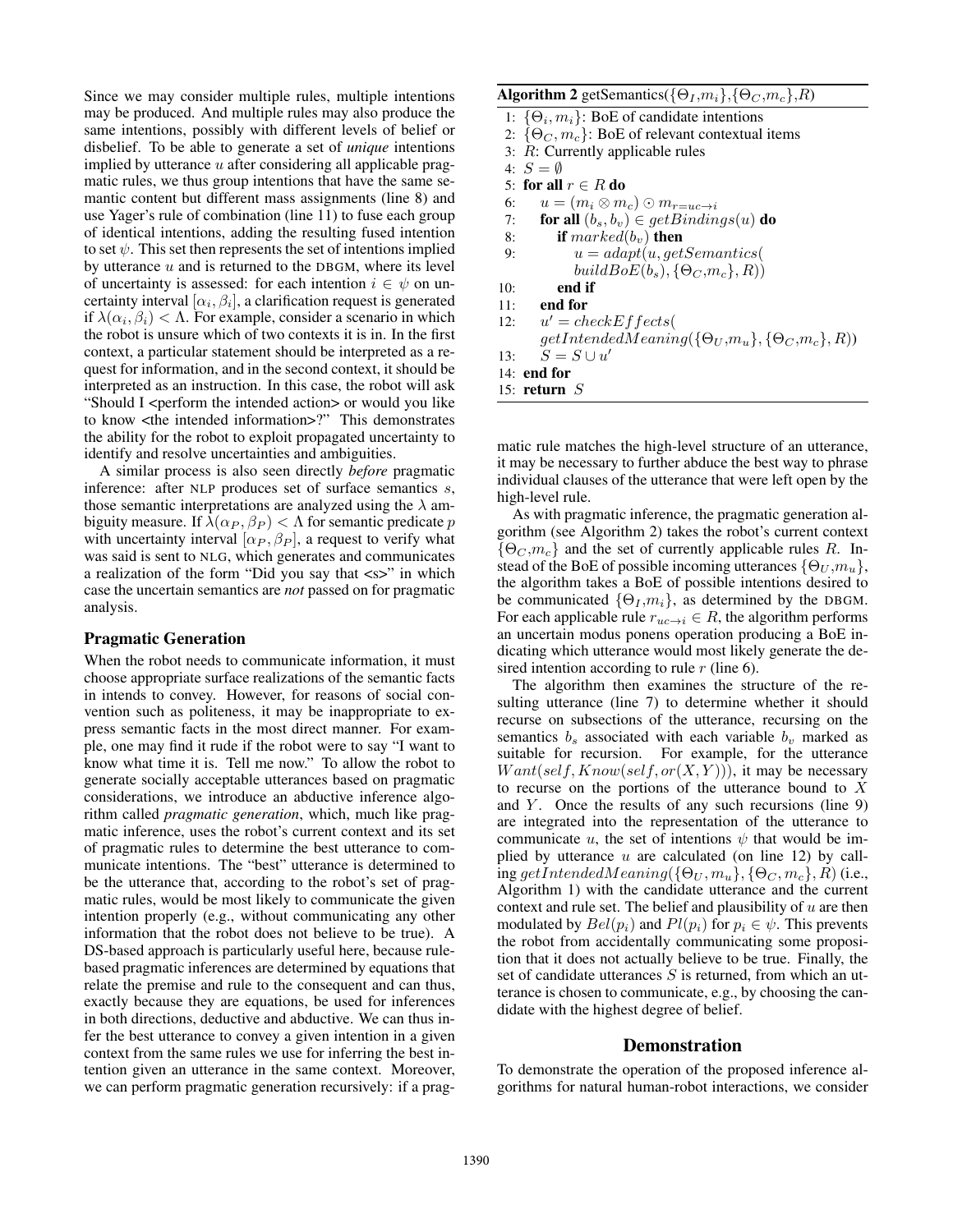a dialogue interaction that occurs as part of a Search-and-Rescue Task. The interaction starts with an interlocutor ("Jim") telling the robot "Commander Z needs a medical kit." The utterance and semantic representation produced by NLP for this statement is

 $Statement(Jim, self, needs(commander_z, medkit))[\alpha, \beta].$ 

We will now examine how the dialogue between Jim and the robot plays out under three different combinations of values for  $\alpha$  and  $\beta$ , corresponding with low, medium, and high of uncertainty accrued by the early NL components (up to semantic parsing). These three conditions are denoted $<sup>1</sup>$ </sup>

 $U_{low}$  (with uncertainty interval [0.95, 1.00]),  $U_{med}$  (with uncertainty interval [0.62, 0.96]), and  $U_{high}$  (with uncertainty interval [0.31, 0.81]).

Furthermore, we will assume three settings that differ with respect to the robot's assumptions regarding its interlocutor's beliefs about who is subordinate to whom. In the first case (denoted  $C_{jim}$ ), the robot believes that Jim believes that the robot is subordinate to him. In the second case (denoted  $C_{robot}$ ), the robot believes that Jim believes that he is subordinate to the robot. In the third case (denoted  $C_{unk}$ ), the robot is unsure who Jim believes to be the subordinate between the pair of them. The differences in these scenarios are reflected in differences in the knowledge base of the robot at the start of the task:

| $C_{ij}$    | $location of (breakroom, medkit)[0.80, 0.90]$          |
|-------------|--------------------------------------------------------|
|             | $Believes (Jim, subordinate (self, Jim)) [0.80, 0.90]$ |
|             | $Believes (Jim, subordinate (Jim, self)) [0.10, 0.20]$ |
| $C_{robot}$ | $location of (breakroom, medkit)[0.80, 0.90]$          |
|             | $Believes (Jim, subordinate (self, Jim)) [0.10, 0.20]$ |
|             | $Believes (Jim, subordinate (Jim, self)) [0.80, 0.90]$ |
| $C_{unk}$   | $location of (breakroom, medkit)[0.80, 0.90]$          |

 $Believes (Jim, subordinate (self, Jim)) [0.50, 0.60] % \label{thm:1}$  $Believes (Jim, subordinate (Jim, self))[0.40, 0.50]$ 

In all conditions, the robot uses the following set of pragmatic rules (here intentions are represented as "Goal" and intentions to know are presented as "ITK(A,B)", e.g., (Perrault and Allen 1980)):

- 1.  $Stmt(A, B, Want(A, bring(C, D, E))) \rightarrow$  $Goal(C, bring(C, D, E))[0.95, 0.95]$
- 2.  $AskWH(A, B, or(C', D')) \rightarrow$  $ITK(A, or (C', D'))[0.95, 0.95]$
- 3.  $Stmt(A, B, Want(A, Know(A, C))) \rightarrow$  $ITK(A, C)[0.85, 0.85]$
- 4.  $Instruct(A, B, C) \rightarrow$  $Goal(B, C)[0.90, 0.90]$
- 5. if  $Bel(A, subordinate(B, A))$ :  $Stmt(A, B, needs(C, D)) \rightarrow$  $Goal(B, bring(B, D, C))[0.80, 0.90]$
- 6. if  $Bel(A, subordinate(B, A))$ :  $Stmt(A, B, needs(C, D)) \rightarrow$  $not(TTK(A, locationof(E, D)))[0.80, 0.90]$
- 7. if  $Bel(A, subordinate(A, B))$ :  $Stmt(A, B, needs(C, D)) \rightarrow$  $ITK(A, locationof(E, D))[0.80, 1.00]$
- 8. if  $Bel(A, subordinate(A, B))$ :  $Stmt(A, B, needs(C, D)) \rightarrow$  $not(Goal(B, bring(B, D, C)))[0.80, 1.00]$

In  $U_{high}$ ,  $\lambda(0.31, 0.81) < 0.1$ , so the robot responds "Did you say that Commander Z needs a medkit?" In  $U_{med}$ ,  $\lambda(0.62, 0.96) > 0.1$ , and in  $U_{low}$   $\lambda(0.95, 1.00) > 0.1$ , and thus the semantics are passed on to PINF, which yields the following intentions for each combination of  $U$  and  $C$  conditions:

|           | $C_{iim}$                                                               |
|-----------|-------------------------------------------------------------------------|
| $U_{low}$ | $Goal(self, bring(self, medkit, commander_z)) 0.88, 0.95 $              |
|           | $ITK(Jim, location of (X, medkit)) [0.05, 0.12]$                        |
| $U_{med}$ | $Goal(self, bring(self, medkit, commander_z))[0.88, 0.93]$              |
|           | $ITK(Jim, location of (X, medkit))$ [0.07, 0.12]                        |
|           | $C_{robot}$                                                             |
| $U_{low}$ | $Goal(self, bring(self, medkit, commander_z))[0.05, 0.12]$              |
|           | $ITK(Jim, location of (X, medkit))$ [0.88, 0.95]                        |
| $U_{med}$ | $Goal(self, bring(self, medkit, commander_z))[0.07, 0.12]$              |
|           | $ITK(Jim, location of (X, medkit))$ [0.88, 0.93]                        |
|           | $C_{unk}$                                                               |
| $U_{low}$ | $\overline{Goal(self, bring(self, medkit, commander\_z))}$ [0.47, 0.67] |
|           | $ITK(Jim, location of (X, medkit))$ [0.33, 0.54]                        |
| $U_{med}$ | $Goal(self, bring(self, medkit, commander_z))[0.50, 0.62]$              |
|           | $ITK(Jim. location of (X. medkit))$ [0.38, 0.50]                        |

These intentions are then passed to the DBGM, which performs different operations based on the uncertainty condition. In  $C_{unk}$ , the high level of uncertainty necessitates a clarification request, so the DBGM forms intention  $i$ :

 $ITK(self, or (ITK(Jim, location of (X, medkit)),$  $Goal(self, bring(self, medkit, commander_z)))[1.0, 1.0].$ 

 $Bel(i)$  and  $Pl(i)$  are both 1.0, since the robot can be sure of its own intentions. Given  $i$ , PGEN produces:

 $ITK(self, or (Want (Jim, Know(Jim, location of (X, medkit))),$  $Want(Y, bring(self, medkit, commander_z))))[0.95, 1.0].$ 

NLG then translates this intention to "Would you like to know where to find a medkit? or would you like me to bring commander z a medkit?"

Suppose Jim responds "I'd like to know where to find one." In  $U_{high}$ ,  $\lambda(0.31, 0.81) < 0.1$ , so the robot responds "Did you say that you would like to know where a medkit is located?" Otherwise, PINF produces:

$$
\begin{array}{ll}\nU_{low} & \quad ITK Jim, location of (X, medkit))[0.81, 1.0] \\
U_{med} & \quad ITK Jim, location of (X, medkit))[0.52, 1.0]\n\end{array}
$$

In  $U_{med}$ , no uncertainty is initially detected, but the *intention* of the utterance resulting from PINF is deemed too uncertain since  $\lambda(0.52, 1.00) < 0.1$ , so the robot asks for clarification: "Would you like to know where to find a medkit?" In  $U_{low}$ , this intention is not deemed uncertain since  $\lambda(0.81, 1.00) > 0.1$ , so the intention is instead added

<sup>&</sup>lt;sup>1</sup>All beliefs and plausibilities listed in this section are rounded to two decimal places for the reader's convenience.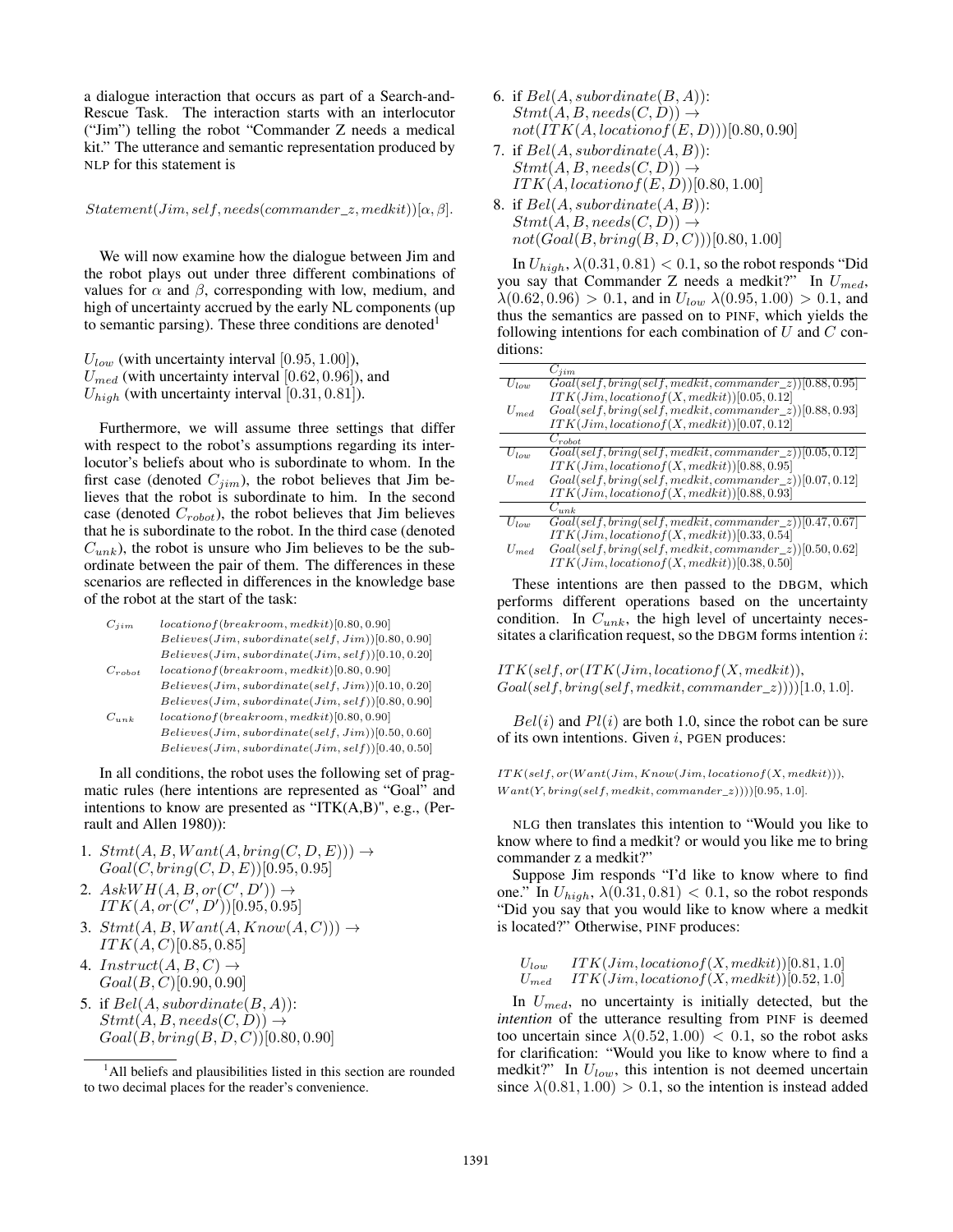to the robot's set of beliefs. This behavior, and the actions that follow, are identical to how the robot responds to the original utterance in scenario  $C_{robot}$ . Since Jim has not yet been provided an answer to his question, the robot attempts to answer him. The robot first queries its knowledge base to determine if it knows the answer. If it had not known the location of a medkit, it would have generated a response with the semantics

#### *Stmt(self,Jim,not(Know(self,locationof(X,medkit))))[1.0,1.0]*.

In this scenario, the robot does know the answer as it has  $location of(breakroom, medkit)[0.80, 0.90]$  in its knowledge base, so it forms an utterance with semantics

#### *Stmt(self,Jim, locationof(breakroom,medkit))[0.8,0.9].*

NLG then translates this to "A medkit is located in the breakroom."

Suppose the robot's interlocutor instead responded to the initial clarification request by saying "Bring him one." In  $U_{high}$ , the robot would respond by saying "Did you say that I should bring commander Z a medkit?" Otherwise, PINF produces:

 $U_{low}$   $Goal(self, bring(self, medkit, commander_z))[0.86, 1.0]$  $U_{med}$  Goal(self, bring(self, medkit, commander\_z))[0.55, 1.0]

This intention is not deemed uncertain in either condi- $\tan^2$  so the intention is instead added to the robot's set of beliefs. This behavior, and the actions that follow, are identical to how the robot responds to the original utterance in scenario  $C_{jim}$ . The DBGM then determines which action will accomplish the goal and executes that action, setting forth to retrieve the medkit. A video of this interaction in operation on a Willow Garage PR2 robot can be viewed at *https://vimeo.com/106203678*.

## Discussion and Future Work

The goal of the demonstration example on a real robot in a real-world setting was two-fold. First, we intended to show the potential of the proposed algorithms for making sound deductive and abductive pragmatic inferences based on human utterances and context that go beyond the direct interpretation of command-based instructions. And second, we wanted to demonstrate that the algorithms have been fully integrated into an operational cognitive robotic architecture (even though space limitations did not permit us to present any details on the DIARC architecture outside of the proposed algorithms). Yet, the demonstration is clearly not an evaluation and should not be taken as such. While an evaluation of the integrated system will eventually be critical, we believe that it would be premature at present given that we do not even know how to best evaluate such integrated systems (e.g., how many dialogue-based scenarios would we have to set up and how many pragmatic rules would we have

to examine to be able to make a case about how well the system works and how could we be sure that the employed data was sufficient?). Instead, the current system can be seen as a proof-of-concept that the proposed algorithms do not only work in principle and isolation, but in real-time as part of an integrated robotic architecture.

As a next step towards a full evaluation in the future, we are interested in improving several aspects of the current system, including how pragmatic rules can be acquired in a way that does not require the system to learn from large data sets offline. Specifically, we are interested in using NL instructions to learn rules quickly and to use reinforcement methods (based on feedback from human interlocutors) to adapt the uncertainty values associated with the learned rules. This way of allowing for online learning of pragmatic interpretations will enable adaptive trainable systems that can quickly acquire new knowledge on the fly as is often required in human-robot interaction domains.

We are also interested in extending PINF with plan reasoning capabilities so that it can better interpret non-idiomatic indirect speech acts, and extending PGEN so that it can use Grice's conversational maxims when choosing which utterance to communicate (e.g., analogous to (Briggs and Scheutz 2013)).

## Conclusion

In this paper, we presented algorithms for inferring and communicationg intentions, and for generating clarification requests. We described how the integration of the proposed algorithms into the a robot cognitive architecture affords capabilities and robustness in handling natural language interactions that go beyond command-based instructions. We also highlighted the benefits of using Dempster-Shafer theory by stepping through the performance of the proposed algorithms in a demonstration task, where the algorithms were run in real-time as part of the DIARC integrated robotic architecture on a PR2 robot. Future work will extend the robustness and scope of the algorithms and investigate different methods for learning pragmatic rules effectively.

# Acknowledgments

This research was funded in part by ONR grants #N00014- 11-1-0493, #N00014-14-1-0751, and #N00014-14-1-0144.

# References

Brick, T.; Schermerhorn, P.; and Scheutz, M. 2007. Speech and action: Integration of action and language for mobile robots. In *Proceedings of the 2007 IEEE/RSJ International Conference on Intelligent Robots and Systems*, 1423–1428.

Briggs, G., and Scheutz, M. 2012. Multi-modal belief updates in multi-robot human-robot dialogue interaction. In *Proceedings of 2012 Symposium on Linguistic and Cognitive Approaches to Dialogue Agents*.

Briggs, G., and Scheutz, M. 2013. A hybrid architectural approach to understanding and appropriately generating indirect speech acts. In *Proceedings of the 27th AAAI Conference on Artificial Intelligence*.

<sup>&</sup>lt;sup>2</sup>One could argue that the uncertainty in  $U_{med}$  is high enough to warrant a clarification request. One may raise Λ to achieve such behavior, if so desired.